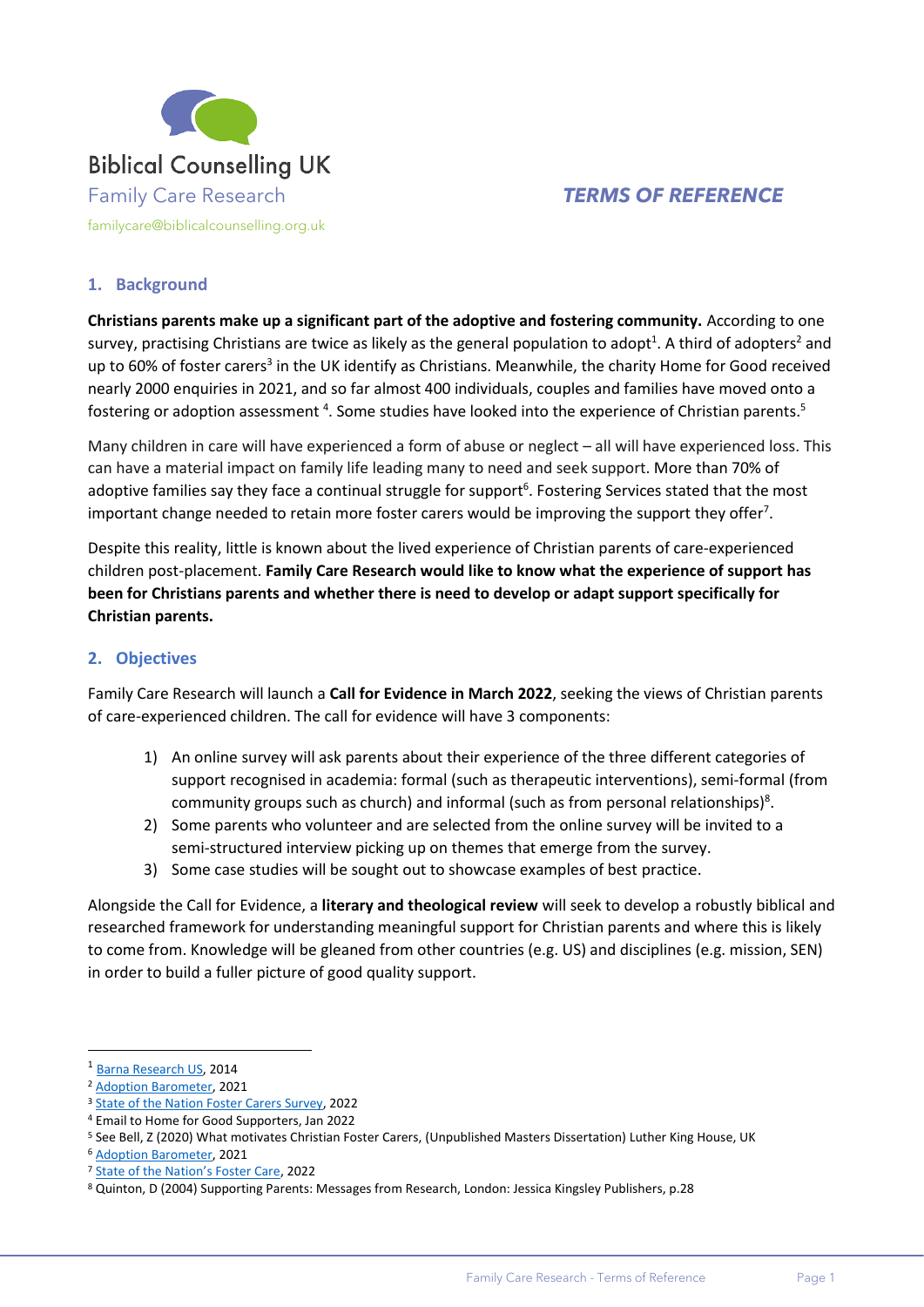Finally, **a report** published in Autumn 2022 will include implications and recommendations for the development or adaptation of support for Christian parents of care-experienced children as well as some initial ideas for modes of delivery of that support.

Dr Tim Davy, Head of Research and Consultancy at All Nations College, is serving as Research Advisor for this project.

# **3. Benefits**

Family Care Research views Christian parents of care-experienced children as the main beneficiaries of this project. However, it has been said that 'investment in support for parents,…, is an investment in the young people themselves'<sup>9</sup> .

The perspectives and stories captured by Family Care Research will also benefit those who want to offer meaningful support. This could include statutory services who would like to better understand the role of faith in support, churches offering semi-formal support through their regular activities, or friends and family who offer informal support.

One survey suggests that improving support may benefit recruitment and retention.<sup>10</sup>

Biblical Counselling UK is sponsoring this project as part of its vision to equip the local church to care well for its members. The knowledge gained through this research will inform the development of resources and wise counsel.

# **4. Success Criteria**

Family Care Research would consider this project successful if:

- $\checkmark$  The online survey gathered responses from 100-150 households and up to 20 households were invited to the semi-structured interviews.
- $\checkmark$  A range of Christian charities and churches would assist with promotion of the survey to ensure a diverse range of backgrounds, denominations and experiences.
- $\checkmark$  Findings were presented in an accessible format for all stakeholders.
- $\checkmark$  The conclusions drawn in the report would lead to tangible recommendations based on the evidence collected from the data, the literary survey, and biblical understanding.

### **5. Assumptions**

Family Care Research assumes that there are no other recent or ongoing projects that are directly attempting to capture the lived experience of Christian parents post-placement.

It is expected that many Christian parents of care-experienced children need support and have tried to access this and that faith and faith communities play an important role in shaping the giving and receiving of support.

### **6. Constraints**

Careful consideration is being given to the sensitive nature of this research and a carefully research ethics process will be followed. Families will be given guidance on the nature of the questions and a full consent

<sup>9</sup> Adoption [Barometer,](https://www.adoptionuk.org/Handlers/Download.ashx?IDMF=a5226daa-dc16-4d9f-a498-0f9ff7ab0d9e) 2021, p.77

<sup>&</sup>lt;sup>10</sup> Adoption UK (2017) ASF user experience survey. Quoted i[n Investing In Families Report.](https://www.adoptionuk.org/Handlers/Download.ashx?IDMF=56e665e1-21ff-4fd2-a6a5-d9f46eda9892)